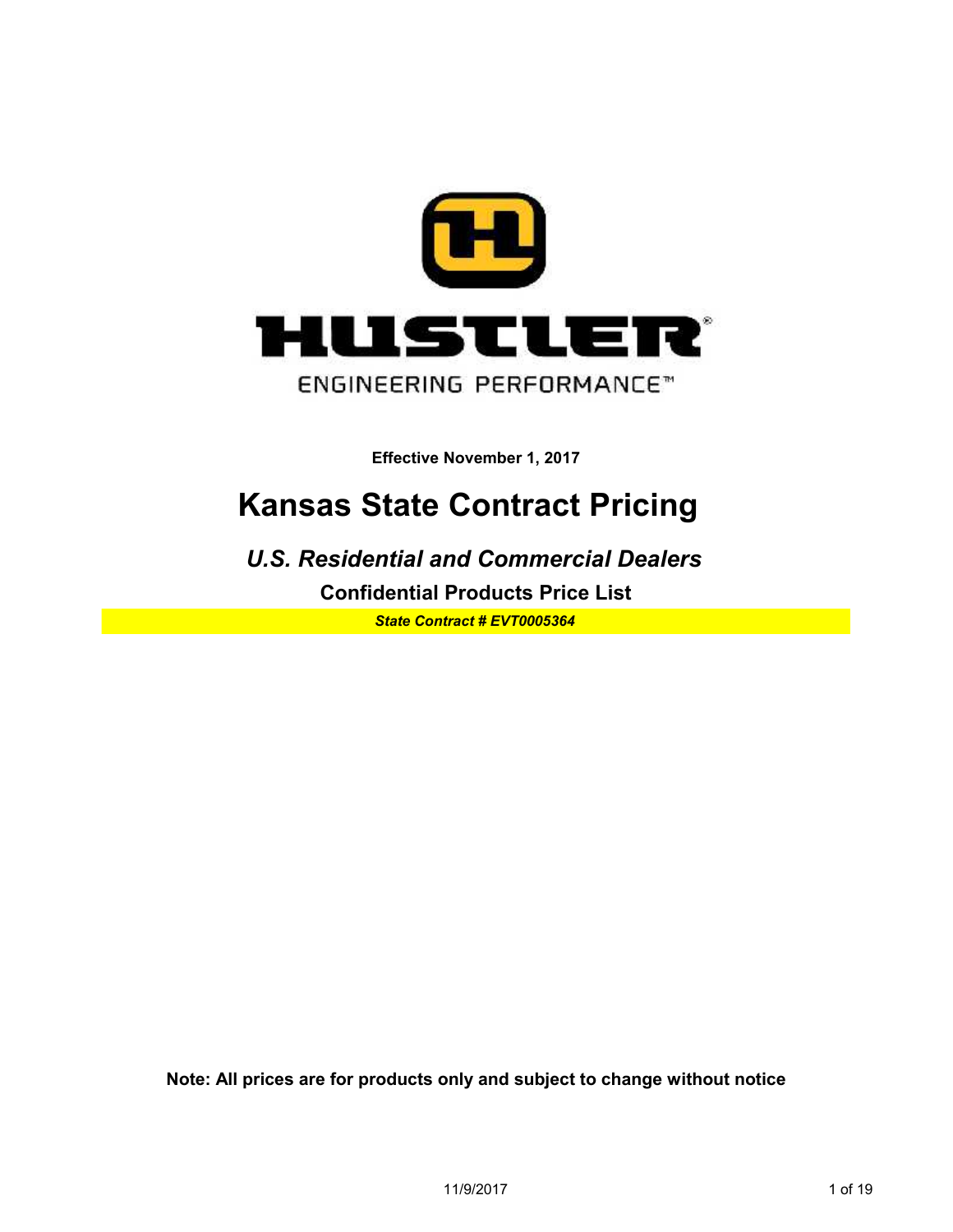

## **Raptor**

| <b>Description</b>                    | <b>Part Number</b> | <b>MSRP</b> | <b>Contract Price</b> | SHPG. WT.<br><b>W/CRATE</b> |
|---------------------------------------|--------------------|-------------|-----------------------|-----------------------------|
| <b>Model</b>                          |                    |             |                       |                             |
| Kohler 6600 Series HD w/SC (19hp) 36" | 935734*            | \$2.899     | \$2.609               | 600                         |
| Kohler 7000 Series HD w/SC (22hp) 42" | 935742*            | \$2,899     | \$2.609               | 690                         |
| Kohler 7000 Sereis HD w/SC (24hp) 52" | 935759*            | \$3.099     | \$2.789               | 690                         |
| Kohler 6600 Series HD w/SC (19hp) 36" | 938159             | \$2.909     | \$2.618               |                             |
| Kohler 7000 Series HD w/SC (22hp) 42" | 938167             | \$2.909     | \$2.618               |                             |
| Kohler 7000 Sereis HD w/SC (24hp) 52" | 937755             | \$3.109     | \$2.798               |                             |
| Kawasaki FR651 (21.5hp) 42"           | 937748             | \$2.949     | \$2.654               |                             |
| Kawasaki FR691 (23hp) 52"             | 937763             | \$3,149     | \$2.834               |                             |

| <b>Raptor Limited</b>              | <b>Part Number</b> | <b>MSRP</b> | l Contract Price l | SHPG.WT.<br><b>W/CRATE</b> |
|------------------------------------|--------------------|-------------|--------------------|----------------------------|
| Kohler 7000 Series w/SC (24hp) 52" | 934893*            | \$3.499     | \$3.149            | 760                        |
| Kawasaki FR691 (23hp) 52"          | 937771             | \$3.549     | \$3.194            | 760                        |

### **Accessories**

| <b>Catcher</b>                                   | <b>Part Number</b> | <b>MSRP</b> | <b>Contract Price</b> |
|--------------------------------------------------|--------------------|-------------|-----------------------|
| Catcher, 2 Bag 36" 42" 52"                       | 933010             | \$599       | \$539                 |
| <b>Mulch Kits (Order with Parts)</b>             | <b>Part Number</b> | <b>MSRP</b> | <b>Contract Price</b> |
| Kit, Mulch 36" (blades included)                 | 119937             | \$139       | \$125                 |
| Kit, Mulch 42" (blades included)                 | 117578             | \$139       | \$125                 |
| Kit, Mulch 52" (blades included)                 | 117581             | \$159       | \$143                 |
| Misc. Accessories (Order with Parts)             | <b>Part Number</b> | <b>MSRP</b> | <b>Contract Price</b> |
| Kit, Arm Rest                                    | 604436             | \$105       | \$95                  |
| Kit, Engine Guard ** (serial # 16050225 & after) | 122817             | \$109       | \$98                  |
| <b>Kit, Flex Forks</b>                           | 799288             | \$239       | \$215                 |
| <b>Kit, Hour Meter</b>                           | 117703             | \$59        | \$53                  |
| Kit, Light 36" 42" 52"                           | 117682             | \$189       | \$170                 |
| Kit, Stripe 52"                                  | 121472             | \$99        | \$89                  |
| <b>Kit, Steering Lever Extension</b>             | 122760             | \$102       | \$92                  |

\*\* Engine Guard Kit is not compatible when 2-Bag Catcher is installed.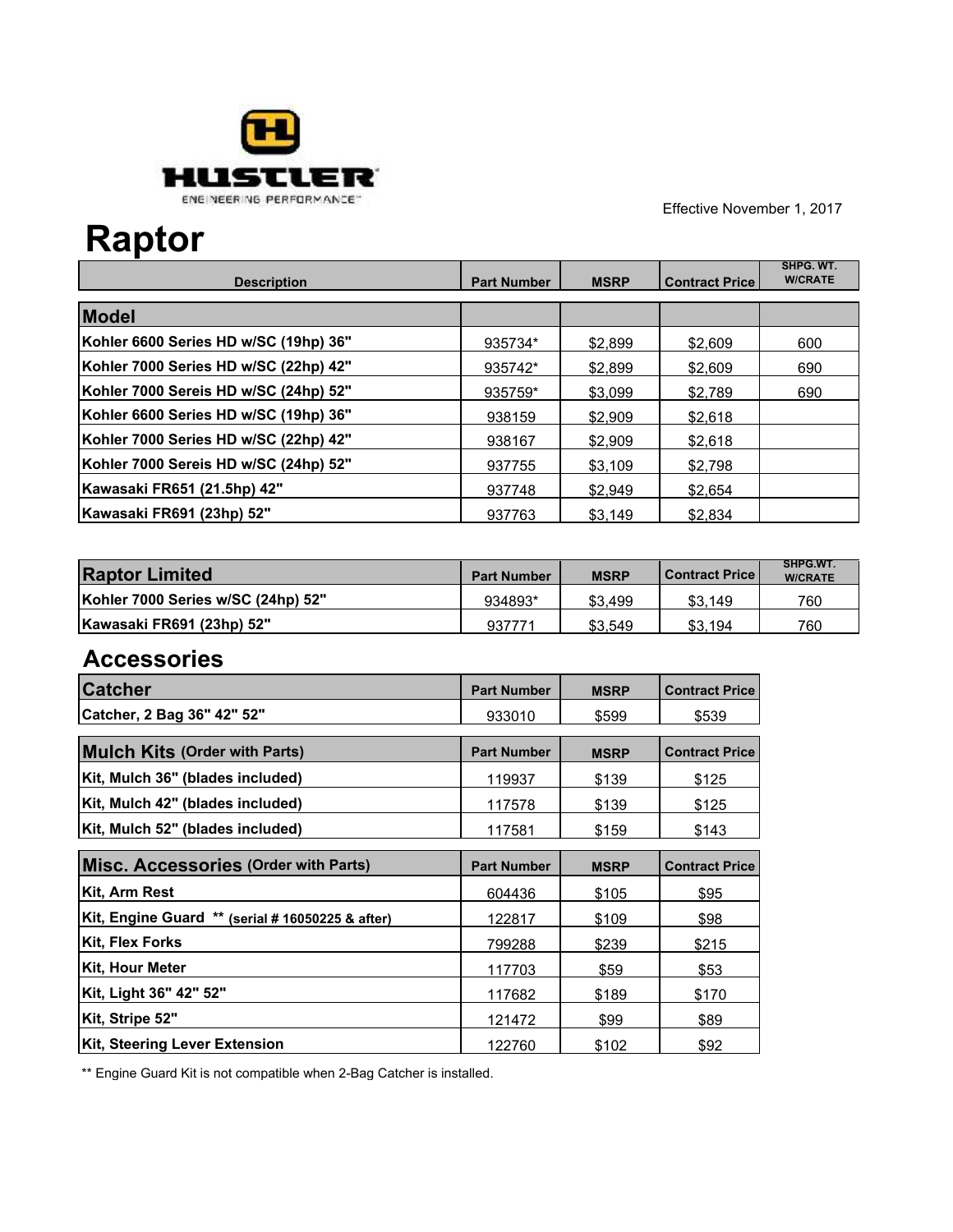

## **Raptor SD**

| <b>Description</b>                          | <b>Part Number</b> | <b>MSRP</b> | <b>Contract Price</b> | SHPG. WT.<br><b>W/CRATE</b> |
|---------------------------------------------|--------------------|-------------|-----------------------|-----------------------------|
| Model                                       |                    |             |                       |                             |
| Kohler 7000 Pro Performance (22hp) 36"      | 938134             | \$3,909     | \$3,518               | 720                         |
| Kohler 7000 Pro Performance (22hp) 42"      | 938142             | \$3,909     | \$3,518               | 735                         |
| Kohler 7000 Pro Performance (25hp) 48"      | 938019             | \$4,009     | \$3,608               | 750                         |
| Kawasaki FR691  (23hp) 48"                  | 937789             | \$4,049     | \$3,644               | 750                         |
| Kohler 7000 Pro Performance (25hp) 54"      | 938027             | \$4,109     | \$3,698               | 765                         |
| Kawasaki FR691 (23hp) 54"                   | 937797             | \$4,149     | \$3,734               | 750                         |
| Kohler 7000 Pro Performance (26hp) 60"      | 938035             | \$4,509     | \$4,058               | 825                         |
| Kawasaki FR730  (24hp) 54"                  | 937805             | \$4,549     | \$4,094               | 750                         |
| Kohler 7000 Series HD w/SC (22hp) 36" ****  | 934570             | \$3,899     | \$3,509               | 795                         |
| Kohler 7000 Series HD w/SC (22hp) 42" ****  | 934588             | \$3,899     | \$3,509               | 790                         |
| Kohler 7000 Series PRO w/SC (25hp) 48"****  | 935825             | \$3,999     | \$3,599               | 835                         |
| Kohler 7000 Series PRO w/SC (25hp) 54" **** | 935833             | \$4,099     | \$3,689               | 860                         |
| Kohler 7000 Series PRO w/SC (26hp) 60" **** | 935841             | \$4.599     | \$4,139               | 885                         |

#### **Accessories**

| <b>Catcher</b>                                       | <b>Part Number</b> | <b>MSRP</b> | <b>Contract Price</b> |
|------------------------------------------------------|--------------------|-------------|-----------------------|
| Catcher, 2-Bag 36"/ 42"                              | 934752             | \$599       | \$539                 |
| Catcher, 2-Bag 48"/ 54"/ 60"                         | 933028             | \$599       | \$539                 |
| <b>Mulch Kits (Order with Parts)</b>                 | <b>Part Number</b> | <b>MSRP</b> | <b>Contract Price</b> |
| Kit, Mulch 36" (blades included)                     | 123164             | \$152       | \$137                 |
| Kit, Mulch 42" (blades included)                     | 123163             | \$152       | \$137                 |
| Kit, Mulch 48" (blades included)                     | 119101             | \$157       | \$141                 |
| Kit, Mulch 54" (blades included)                     | 119060             | \$167       | \$150                 |
| Kit, Mulch 60" (blades included)                     | 119091             | \$177       | \$159                 |
| <b>Misc. Accessories (Order with Parts)</b>          | <b>Part Number</b> | <b>MSRP</b> | <b>Contract Price</b> |
| Kit, Engine Guard** *** (serial # 16033108 & after)  | 122817             | \$109       | \$98                  |
| Kit, Discharge Adapter 54" (to convert to open deck) | 123349             | \$59        | \$53                  |
| Kit, Adapter Catcher/Mulch 54" deck                  | 123352             | \$99        | \$89                  |
| Kit, Flex Forks 48" (not available for 36"/42")      | 600213             | \$249       | \$224                 |
| Kit, Flex Forks 54''/ 60''                           | 605123             | \$299       | \$269                 |
| Kit, Light 36" / 42"                                 | 122362             | \$209       | \$188                 |
| Kit, Light 48"/ 54"/ 60"                             | 120608             | \$209       | \$188                 |
| Kit, Stripe 48"/ 54"/ 60" decks only                 | 121472             | \$99        | \$89                  |
| Kit, Steering Lever Extension                        |                    |             |                       |

\*\* Engine Guard standard on 60" model

\*\*\* Engine Guard Kit is not compatible when 2-Bag Catcher is installed.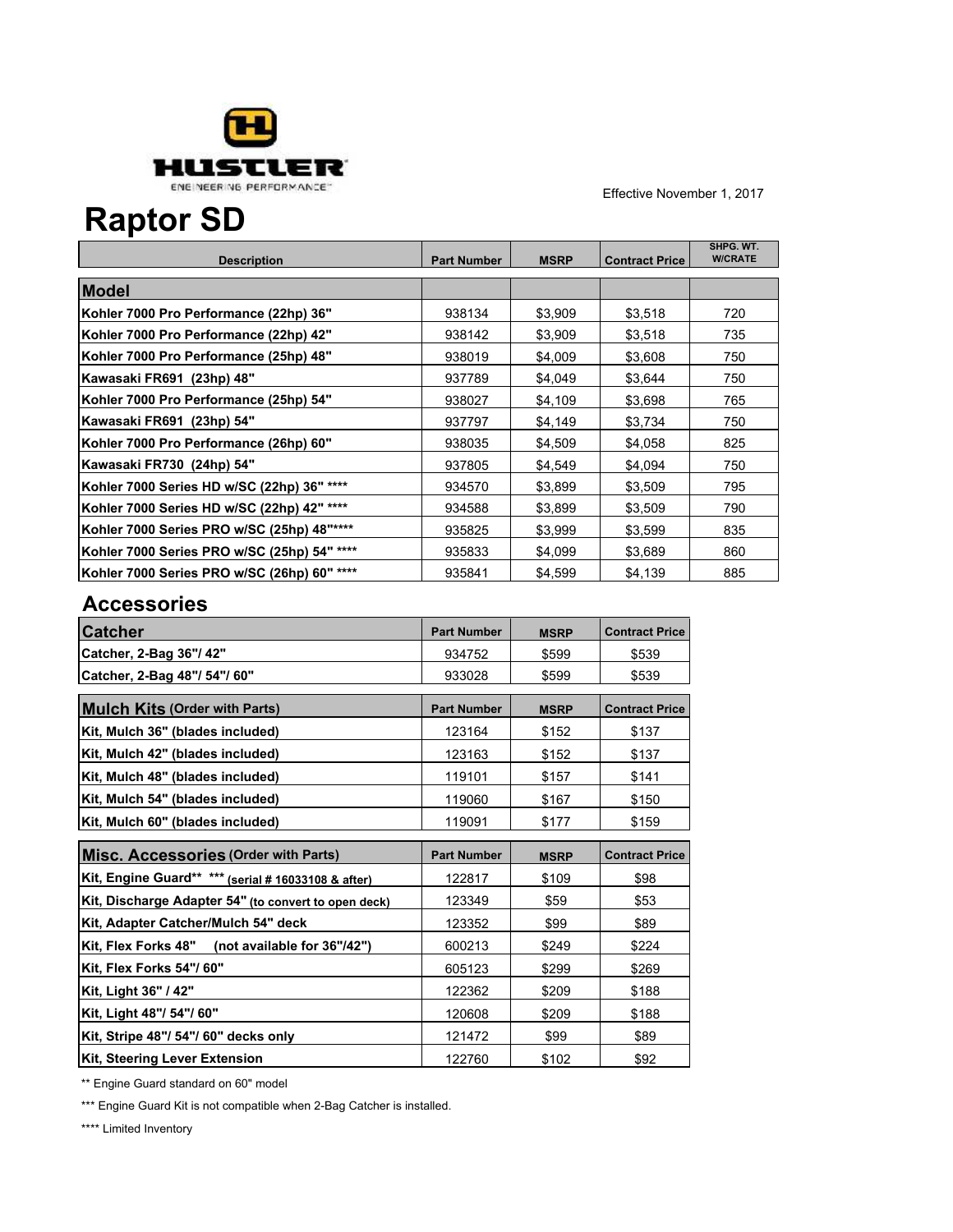

# **Raptor SDX**

| <b>Description</b>                         | <b>Part Number</b> | <b>MSRP</b> | Contract Price | SHPG, WT.<br><b>W/CRATE</b> |
|--------------------------------------------|--------------------|-------------|----------------|-----------------------------|
| <b>Model</b>                               |                    |             |                |                             |
| Kawasaki FR691 (23hp) 54" w/Open Deck **** | 936476             | \$4.499     | \$4.049        | 860                         |

#### **Accessories**

| <b>Catcher</b>                                 | <b>Part Number</b> | <b>MSRP</b> | <b>Contract Price</b> |
|------------------------------------------------|--------------------|-------------|-----------------------|
| Catcher, 2-Bag 54" (must order adapter kit)    | 933028             | \$599       | \$539                 |
| <b>Mulch Kits</b>                              | <b>Part Number</b> | <b>MSRP</b> | <b>Contract Price</b> |
| Kit, Mulch 54" <i>(must order adapter kit)</i> | 119060             | \$167       | \$150                 |
| <b>Adapter Kit</b>                             | <b>Part Number</b> | <b>MSRP</b> | <b>Contract Price</b> |
| <b>Catcher/Mulch Adapter Kit</b>               | 123352             | \$99        | \$89                  |
| <b>Misc. Accessories (Order with Parts)</b>    | <b>Part Number</b> | <b>MSRP</b> | <b>Contract Price</b> |
| Kit, Flex Forks 54"                            | 605123             | \$299       | \$269                 |
| Kit, Light 54"                                 | 120608             | \$209       | \$188                 |
| Kit, Stripe 54"                                | 121472             | \$99        | \$89                  |
| Kit, Steering Lever Extension                  | 122760             | \$102       | \$92                  |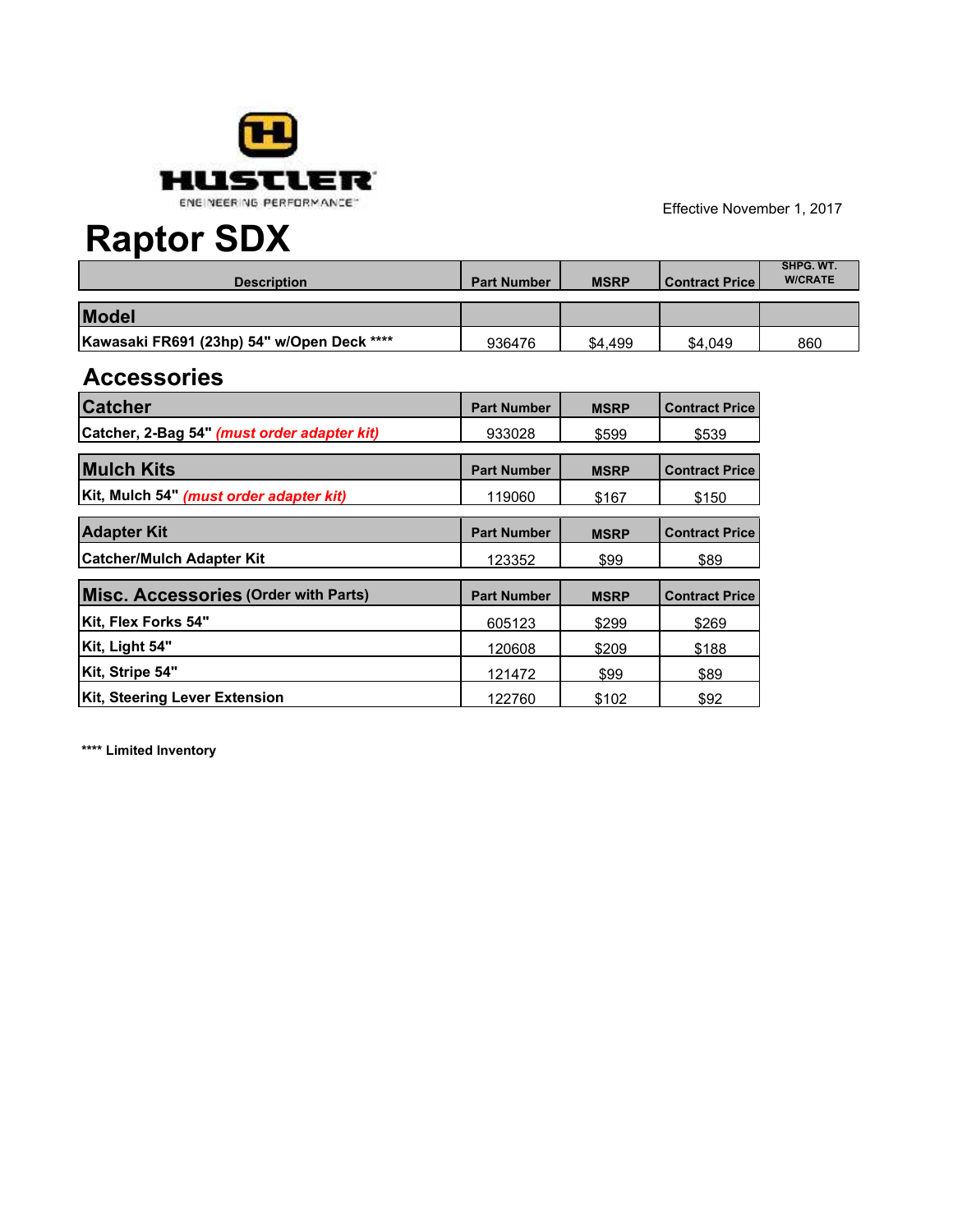

## **Raptor FlipUp**

| <b>Description</b>                    | <b>Part Number</b> | <b>MSRP</b> | Contract Price | SHPG. WT.<br><b>W/CRATE</b> |
|---------------------------------------|--------------------|-------------|----------------|-----------------------------|
| <b>Model</b>                          |                    |             |                |                             |
| Kohler 7000 Series HD w/SC (25hp) 48" | 933614             | \$5,399     | \$4.859        | 960                         |
| Kohler 7000 Series HD w/SC (25hp) 54" | 933622             | \$5,599     | \$5,039        | 985                         |

### **Accessories**

| <b>Catcher</b>                       | <b>Part Number</b> | <b>MSRP</b> | <b>Contract Price</b> |
|--------------------------------------|--------------------|-------------|-----------------------|
| Catcher, 2-Bag                       | 933804             | \$649       | \$584                 |
| <b>Mulch Kits (Order with Parts)</b> | <b>Part Number</b> | <b>MSRP</b> | <b>Contract Price</b> |
| Kit, Mulch 48" (blades included)     | 119101             | \$155       | \$140                 |
| Kit, Mulch 54" (blades included)     | 119060             | \$165       | \$149                 |
| Misc. Accessories (Order with Parts) | <b>Part Number</b> | <b>MSRP</b> | <b>Contract Price</b> |
| Kit, Engine Guard ***                | 121696             | \$85        | \$77                  |
| Kit, Flex Forks **                   | 605677             | \$299       | \$269                 |
| Kit, Seat Spring                     | 123913             | \$49        | \$44                  |
| Kit, Light                           | 121505             | \$209       | \$188                 |
| Kit, Steering Lever Extension        | 333724             | \$102       | \$92                  |

\*\*\* Engine Guard Kit is not compatible when 2-Bag Catcher is installed.

\*\*2-Bag Catchers are not to be used when Flex Forks are installed on mower.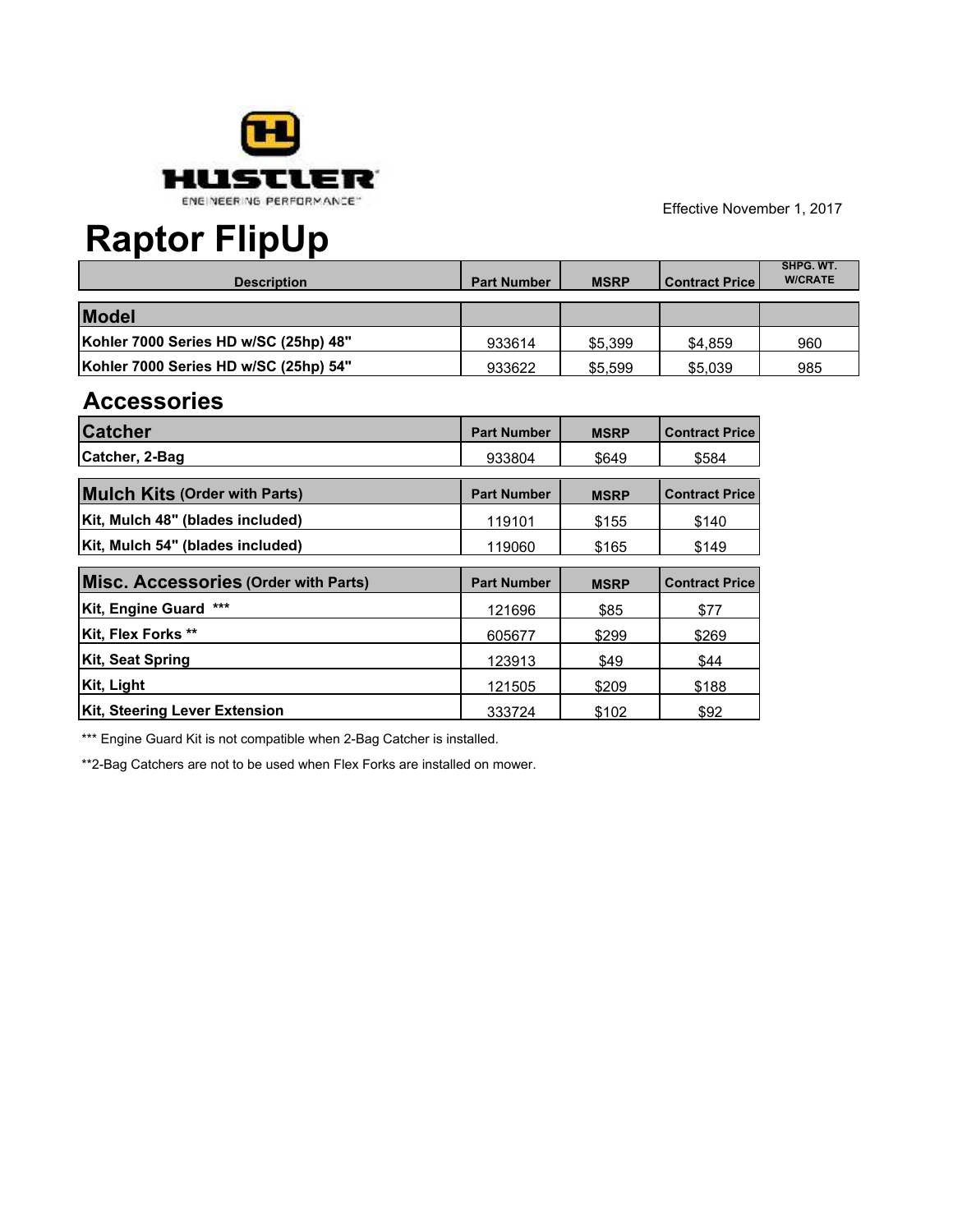

### **FasTrak**

| <b>Description</b>                        | <b>Part Number</b> | <b>MSRP</b> | <b>Contract Price</b> | SHPG. WT.<br><b>W/CRATE</b> |
|-------------------------------------------|--------------------|-------------|-----------------------|-----------------------------|
| <b>Model</b>                              |                    |             |                       |                             |
| Kawasaki FR691 (23 hp) 48"                | 933424             | \$6.848     | \$4.999.04            | 960                         |
| Kohler Confidant Series (23hp) 48"        | 936054***          | \$6.848     | \$4.999               | 1080                        |
| Kohler 7500 EFI (27hp) 54"                | 938043             | \$7,533     | \$5,499               | 1120                        |
| Kawasaki FR691 (23hp) 54"                 | 933432             | \$7.191     | \$5.249               | 1000                        |
| Kohler 7500 EFI (27hp) 60"                | 938050             | \$7.761     | \$5.666               | 1100                        |
| Kawasaki FR730 (24hp) 60"                 | 933440             | \$7,419     | \$5,416               | 1110                        |
| Kawasaki FR691 (23 hp) 48" Rear Discharge | 934851             | \$7.191     | \$5.249               | 1080                        |
| Kawasaki FR691 (23hp) 54" Rear Discharge  | 935627             | \$7,533     | \$5,499               | 1120                        |

#### **Accessories**

| <b>Catchers</b>                                       | <b>Part Number</b> | <b>MSRP</b> | <b>Contract Price</b> |
|-------------------------------------------------------|--------------------|-------------|-----------------------|
| **Catcher, 2-Bag 48" / 54" / 60"                      | 933655             | \$1,349     | \$1,052               |
| **Must order (1) adapter kit below to complete 933655 |                    |             |                       |
| Side Grass Catcher (no adapter kit needed)            | 606045             | \$249       | \$194                 |
| <b>Catcher Adapter Kits (Order with Parts)</b>        | <b>Part Number</b> | <b>MSRP</b> | <b>Contract Price</b> |
| Kit, 2-Bag Catcher Adapter 48"                        | 121074             | \$299       | \$233                 |
| Kit, 2-Bag Catcher Adapter 54"                        | 121075             | \$299       | \$233                 |
| Kit, 2-Bag Catcher Adapter 60"                        | 121076             | \$299       | \$233                 |
| <b>Mulch Kits (Order with Parts)</b>                  | <b>Part Number</b> | <b>MSRP</b> | <b>Contract Price</b> |
| Kit, Mulch 48" (includes wavy mulch blades)           | 121474             | \$229       | \$179                 |
| Kit, Mulch 48" Rear Discharge (w/wavy blades)         | 121469             | \$239       | \$186                 |
| Kit, Mulch 54" (includes wavy mulch blades)           | 121475             | \$229       | \$179                 |
| Kit, Mulch 54" Rear Discharge (w/wavy blades)         | 121470             | \$239       | \$186                 |
| Kit, Mulch 60" (includes wavy mulch blades)           | 121476             | \$239       | \$186                 |
| <b>Misc. Accessories (Order with Parts)</b>           | <b>Part Number</b> | <b>MSRP</b> | <b>Contract Price</b> |
| Flex Fork (2 forks) 48" ***                           | 600213             | \$249       | \$194                 |
| Flex Fork (2 forks) 54" / 60" ***                     | 605123             | \$299       | \$233                 |
| Kit, Light 48" / 54" / 60"                            | 121482             | \$229       | \$179                 |
| High Vacuum Kit 48"                                   | 121478             | \$139       | \$108                 |
| High Vacuum Kit 54"                                   | 121479             | \$139       | \$108                 |
| High Vacuum Kit 60"                                   | 121480             | \$139       | \$108                 |
| <b>Kit, Steering Lever Extension</b>                  | 122760             | \$102       | \$80                  |
| Kit, Seat Isolator                                    | 122166             | \$179       | \$140                 |
| Kit, Stripe 48" / 54" / 60"                           | 121472             | \$99        | \$77                  |

\*\*\* Flex Forks are not recommended when 2-Bag Catcher is installed.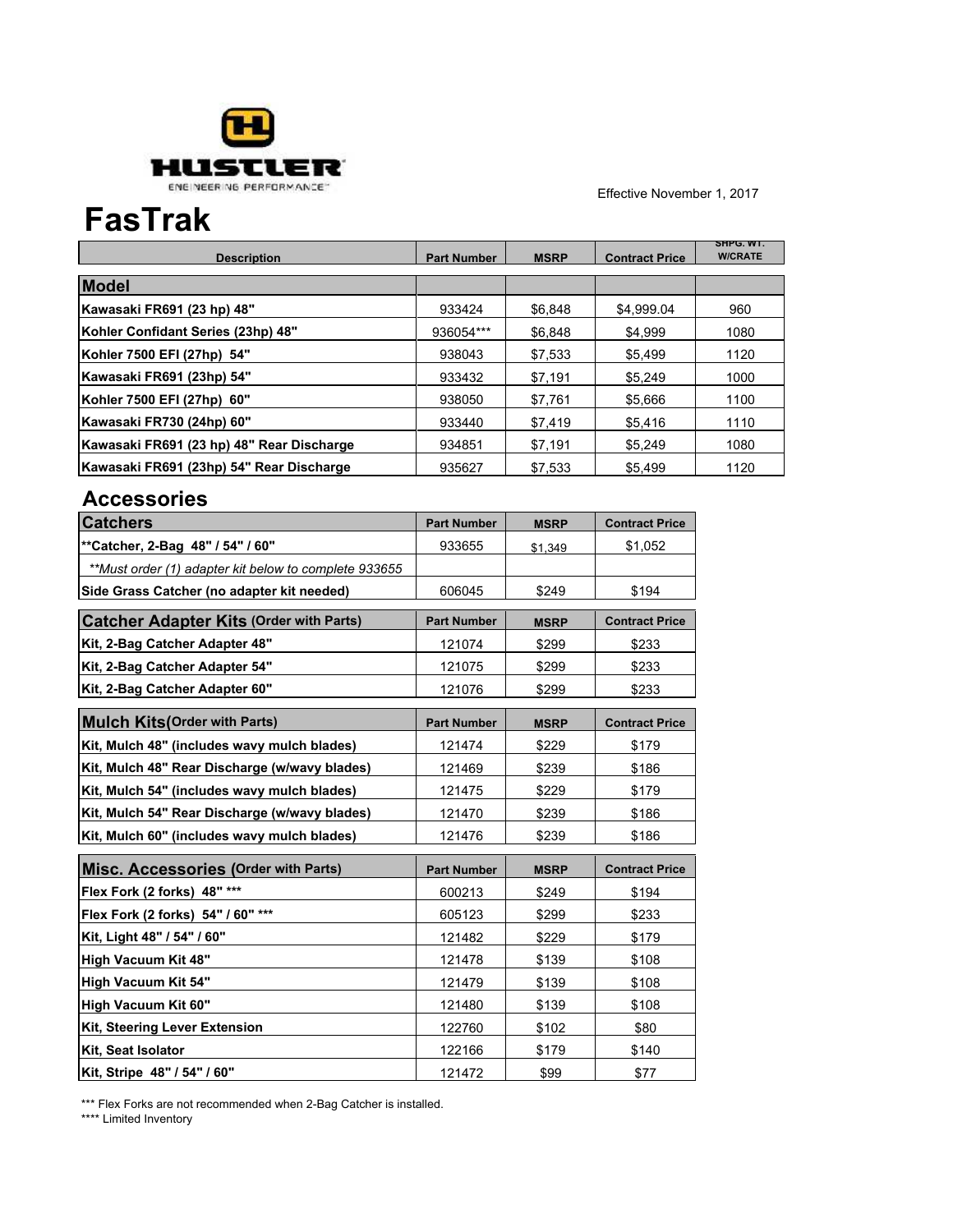

### **FasTrak SDX**

| <b>Description</b>                 | <b>Part Number</b> | <b>MSRP</b> | <b>Contract Price</b> | SHPG. WI.<br><b>W/CRATE</b> |
|------------------------------------|--------------------|-------------|-----------------------|-----------------------------|
| <b>Model</b>                       |                    |             |                       |                             |
| Kohler Confidant Series (23hp) 48" | 936112             | \$7.990     | \$5,833               | 975                         |
| Kohler Confidant Series (23hp) 54" | 936120             | \$8,332     | \$6,082               | 1100                        |
| Kohler Confidant Series (25hp) 60" | 936138             | \$8,561     | \$6,250               | 1110                        |

### **Accessories**

| <b>Catchers</b>                                       | <b>Part Number</b> | <b>MSRP</b> | <b>Contract Price</b> |
|-------------------------------------------------------|--------------------|-------------|-----------------------|
| ** Catcher, 2-Bag 48" / 54" / 60"                     | 933655             | \$1,349     | \$1,052               |
| **Must order (1) adapter kit below to complete 933655 |                    |             |                       |
| Side Grass Catcher (no adapter kit needed)            | 606045             | \$249       | \$194                 |
| <b>Catcher Adapter Kits (Order with Parts)</b>        | <b>Part Number</b> | <b>MSRP</b> | <b>Contract Price</b> |
| Kit, 2-Bag Catcher Adapter 48"                        | 121074             | \$299       | \$233                 |
| Kit, 2-Bag Catcher Adapter 54"                        | 121075             | \$299       | \$233                 |
| Kit, 2-Bag Catcher Adapter 60"                        | 121076             | \$299       | \$233                 |
| <b>Mulch Kits (Order with Parts)</b>                  | <b>Part Number</b> | <b>MSRP</b> | <b>Contract Price</b> |
| Kit, Mulch 48" (includes wavy mulch blades)           | 121474             | \$229       | \$179                 |
| Kit, Mulch 54" (includes wavy mulch blades)           | 121475             | \$229       | \$179                 |
| Kit, Mulch 60" (includes wavy mulch blades)           | 121476             | \$239       | \$186                 |
| <b>Misc. Accessories (Order with Parts)</b>           | <b>Part Number</b> | <b>MSRP</b> | <b>Contract Price</b> |
| Flex Fork (2 forks) 48" ***                           | 600213             | \$249       | \$194                 |
| Flex Fork (2 forks) 54" / 60" ***                     | 605123             | \$299       | \$233                 |
| Kit, Light 48" / 54" / 60"                            | 121482             | \$229       | \$179                 |
| High Vacuum Kit 48"                                   | 121478             | \$139       | \$108                 |
| High Vacuum Kit 54"                                   | 121479             | \$139       | \$108                 |
| High Vacuum Kit 60"                                   | 121480             | \$139       | \$108                 |
| Kit, Steering Lever Extension                         | 122760             | \$102       | \$80                  |
| Kit, Stripe 48" / 54" / 60"                           | 121472             | \$99        | \$77                  |

\*\*\* Flex Forks are not recommended when 2-Bag Catcher is installed.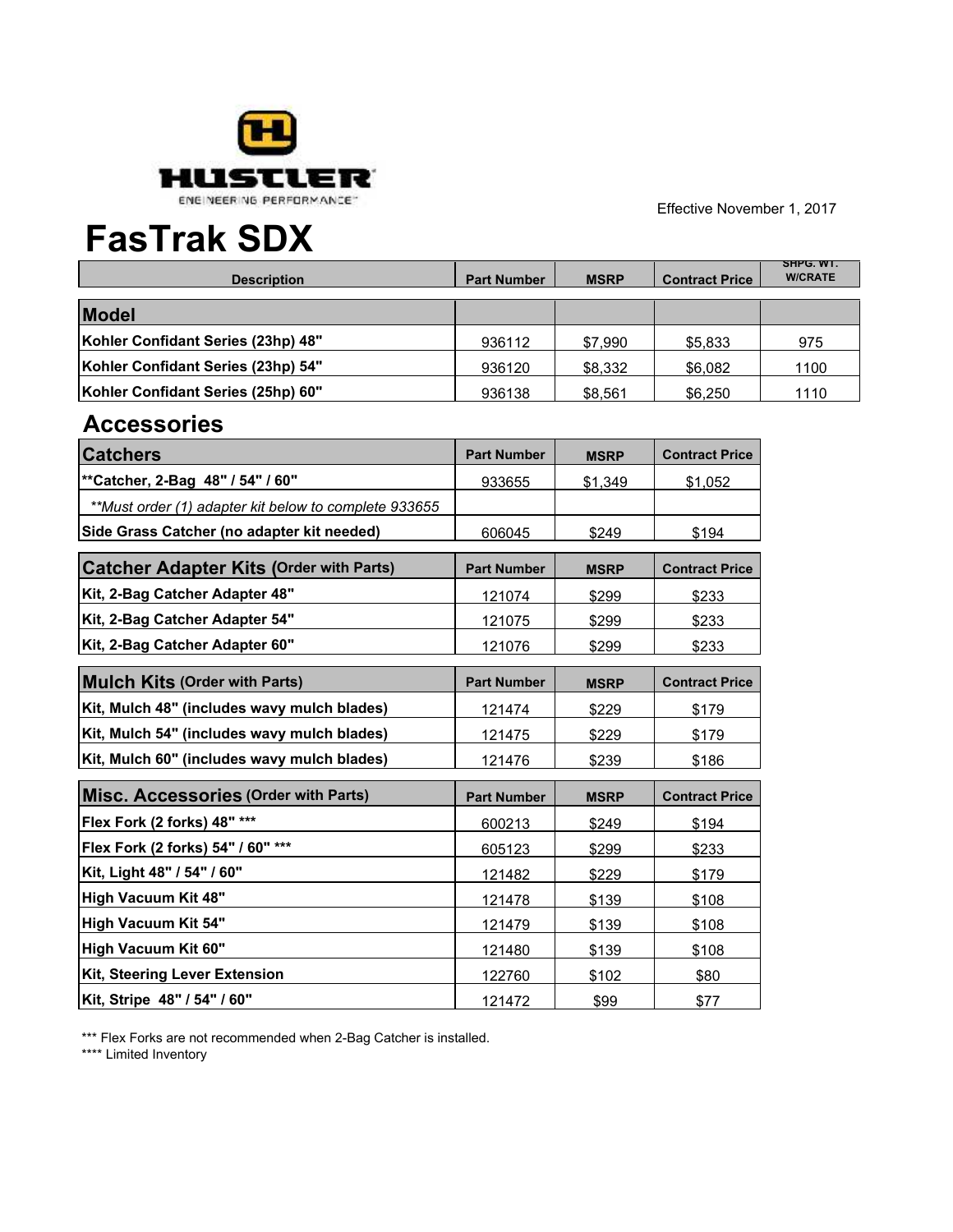

### **X-ONE**

| <b>Description</b>                         | <b>Part Number</b> | <b>MSRP</b> | <b>Contract Price</b> | SHPG, WT.<br><b>W/CRATE</b> |
|--------------------------------------------|--------------------|-------------|-----------------------|-----------------------------|
| <b>Model</b>                               |                    |             |                       |                             |
| Kawasaki FX850 (27hp) 52"                  | 936237             | \$9.702     | \$7,082               | 1405                        |
| Kohler 824 EFI (29hp) 52"                  | 936252             | \$10,273    | \$7,499               | 1420                        |
| Kawasaki FX730 (23.5hp) 60"                | 936278             | \$9,702     | \$7,082               | 1450                        |
| Kawasaki FX850 (27hp) 60"                  | 936286             | \$10.273    | \$7,499               | 1455                        |
| Kohler 824 EFI (29hp) 60"                  | 936302             | \$10,844    | \$7,916               | 1550                        |
| Kawasaki FX850 (27hp) 72"                  | 936328             | \$10.501    | \$7.666               | 1445                        |
| Kohler 824 EFI (29hp) 72"                  | 936336             | \$11.072    | \$8.083               | 1550                        |
| Kawasaki FX730 (23.5hp) 54" Rear Discharge | 936260             | \$9,930     | \$7,249               | 1400                        |
| Kawasaki FX730 (23.5hp) 60" Rear Discharge | 936310             | \$10,159    | \$7,416               | 1445                        |

#### **Accessories**

| <b>Catchers</b>                                      | <b>Part Number</b> | <b>MSRP</b> | <b>Contract Price</b> |
|------------------------------------------------------|--------------------|-------------|-----------------------|
| **Catcher, 3-Bag                                     | 935783             | \$2,799     | \$2,183               |
| **Must order (1) adapter kit below to complete       |                    |             |                       |
| **Catcher, BAC-VAC                                   | 935775             | \$2,999     | \$2,339               |
| **Must order (1) adapter kit below to complete       |                    |             |                       |
| Side Grass Catcher 4.4 cu.ft.                        | 606045             | \$249       | \$194                 |
| <b>Catcher Adapter Kits (Order with Parts)</b>       | <b>Part Number</b> | <b>MSRP</b> | <b>Contract Price</b> |
| Kit, Adapter 52"                                     | 123336             | \$509       | \$397                 |
| Kit, Adapter 60"                                     | 123337             | \$509       | \$397                 |
| Kit, Adapter 72"                                     | 123338             | \$559       | \$436                 |
| <b>Mulch Kits (Order with Parts)</b>                 | <b>Part Number</b> | <b>MSRP</b> | <b>Contract Price</b> |
| Kit, Mulch 52" (includes wavy mulch blades)          | 123105             | \$319       | \$249                 |
| Kit, Mulch 60" (includes wavy mulch blades)          | 123106             | \$325       | \$254                 |
| Kit, Mulch 72" (includes wavy mulch blades)          | 124070             | \$339       | \$264                 |
| Kit, Mulch 54" RD (includes wavy mulch blades)       | N/A                | \$0         | \$0                   |
| Kit, Mulch 60" RD (includes wavy mulch blades)       | N/A                | \$0         | \$0                   |
| <b>Misc. Accessories (Order with Parts)</b>          | <b>Part Number</b> | <b>MSRP</b> | <b>Contract Price</b> |
| Flex Forks (2 forks) ***                             | 603167             | \$269       | \$210                 |
| Kit, Electric Deck Lift                              | 122923             | \$799       | \$623                 |
| Kit, Light                                           | 123549             | \$209       | \$163                 |
| Kit, Steering Lever Extension                        | 122760             | \$102       | \$80                  |
| <b>Kit. Stripe</b>                                   | 122842             | \$129       | \$101                 |
| Rear Anti-Scalp (single)                             | 113910             | \$49        | \$38                  |
| Semi-Pneumatic Tire - tire / wheel assembly 13 x 6.5 | 789537             | \$169       | \$132                 |

\*\*\* Flex Forks are not recommended when 3-Bag and BAC-VAC Catchers are installed.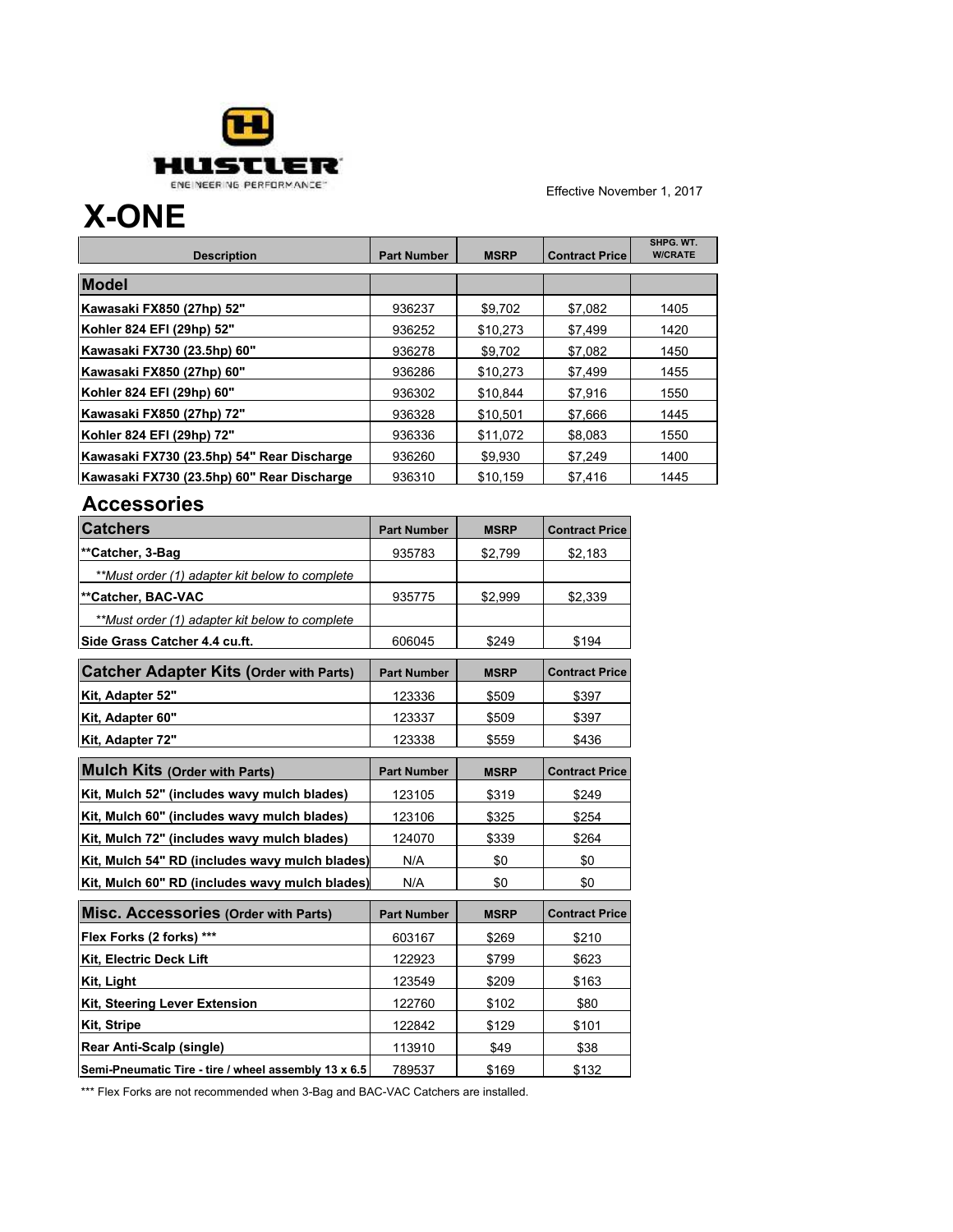

# **Super Z**

|                                                      |                    |             |                       | SHPG. WT.<br><b>W/CRATE</b> |
|------------------------------------------------------|--------------------|-------------|-----------------------|-----------------------------|
| <b>Description</b>                                   | <b>Part Number</b> | <b>MSRP</b> | <b>Contract Price</b> |                             |
| <b>Model</b>                                         |                    |             |                       |                             |
| Kawasaki FX850 (27hp) 54" Grammer Suspension Seat    | 936872             | \$13,241    | \$9,666               | 1850                        |
| Kawasaki FX850 (27hp) 60" Grammer Suspension Seat    | 936880             | \$13,355    | \$9.749               | 1680                        |
| Kawasaki FX1000 (35hp) 60" Grammer Suspension Seat   | 936989             | \$13,697    | \$9,999               | 1830                        |
| Kohler 824 EFI (29hp) 60" Grammer Suspension Seat    | 935015US*          | \$13,812    | \$10,083              | 1660                        |
| Kohler 824 EFI (33hp) 60" Grammer Suspension Seat    | 936898US           | \$14,040    | \$10,249              | 1660                        |
| Kohler 824 EFI (33hp) 60" RD Grammer Suspension Seat | 936922             | \$14,382    | \$10,499              | 1740                        |
| Kawasaki FX1000 (35hp) 66" Grammer Suspension Seat   | 937730             | \$14,040    | \$10,249              | 1830                        |
| Kohler 824 EFI (33hp) 72" Grammer Suspension Seat    | 936948US           | \$14,725    | \$10,749              | 1740                        |
| Kawasaki FX1000 (35hp) 72" Grammer Suspension Seat   | 936930             | \$14,154    | \$10.332              | 1830                        |
| Kohler 824 EFI (33hp) 72" Grammer Suspension Seat    | 935056US*          | \$14,497    | \$10,583              | 1850                        |
| Kohler 824 EFI (33hp) 72" RD Grammer Suspension Seat | 936955             | \$15,353    | \$11.208              | 1955                        |

| <b>Catchers</b>                                    | <b>Part Number</b> | <b>MSRP</b> | <b>Contract Price</b> |
|----------------------------------------------------|--------------------|-------------|-----------------------|
| ** Catcher, Bac-Vac (fits models Feb 2013 & newer) | 935460             | \$3,199     | \$2,495               |
| **Must order (1) adapter kit below to complete     |                    |             |                       |
| **Catcher, 3-Bag (fits models Feb 2013 & newer)    | 935478             | \$2,899     | \$2,261               |
| **Must order (1) adapter kit below to complete     |                    |             |                       |
| <b>Catcher Adapter Kits (Order with Parts)</b>     | <b>Part Number</b> | <b>MSRP</b> | <b>Contract Price</b> |
| Kit, Catcher Adapter 54"                           | 121923             | \$559       | \$436                 |
| Kit, Catcher Adapter 60"                           | 113903             | \$559       | \$436                 |
| Kit, Catcher Adapter 66"                           | 113904             | \$589       | \$459                 |
| Kit, Catcher Adapter 72"                           | 113905             | \$609       | \$475                 |
| <b>Mulch Kits (Order with Parts)</b>               | <b>Part Number</b> | <b>MSRP</b> | <b>Contract Price</b> |
| Kit, Mulch 54" (includes wavy mulch blades)        | 113721             | \$319       | \$249                 |
| Kit, Mulch 60" (includes wavy mulch blades)        | 113722             | \$325       | \$254                 |
| Kit, Mulch 60" RD (includes wavy mulch blades)     | 122555             | \$499       | \$389                 |
| Kit, Mulch 66" (includes wavy mulch blades)        | 113723             | \$329       | \$257                 |
| Kit, Mulch 72" (includes wavy mulch blades)        | 113724             | \$339       | \$264                 |
| Kit, Mulch 72" RD (includes wavy mulch blades)     | 122651             | \$569       | \$444                 |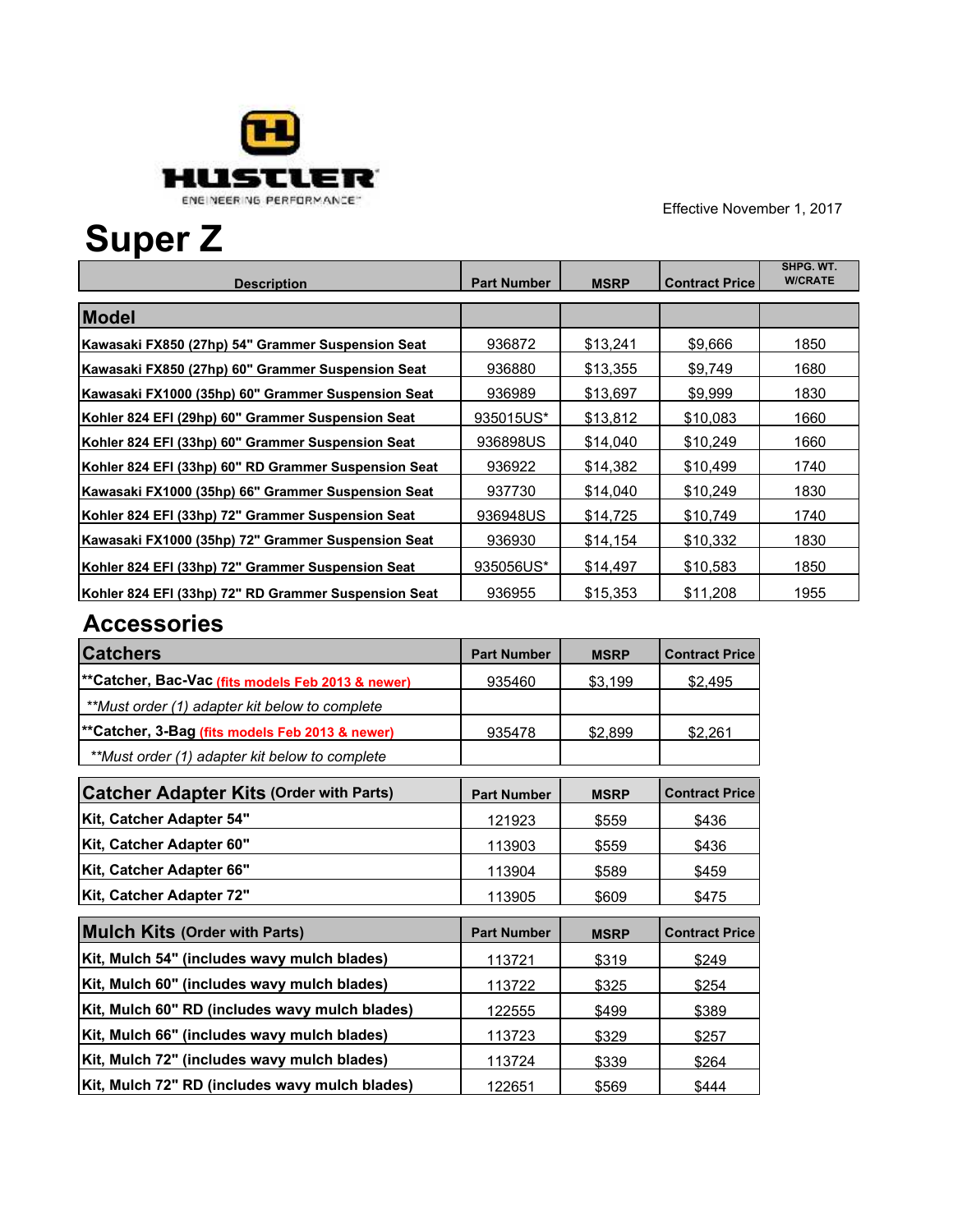## **Super Z Continued**

| Misc. Accessories (Order with Parts)                     | <b>Part Number</b> | <b>MSRP</b> | <b>Contract Price</b> |
|----------------------------------------------------------|--------------------|-------------|-----------------------|
| Flex Fork (2 forks) ***                                  | 603167             | \$269       | \$210                 |
| Kit, Light                                               | 117147             | \$209       | \$163                 |
| Kit, Beacon                                              | 110467             | \$294       | \$229                 |
| Kit, Flasher                                             | 110469             | \$274       | \$214                 |
| Kit, Isolator Grammer Seat                               | 119288             | \$338       | \$264                 |
| Kit, Sand 54" Deck                                       | 113907             | \$219       | \$171                 |
| Kit, Sand 60" Deck                                       | 113679             | \$239       | \$186                 |
| Kit, Sand 66" Deck                                       | 113908             | \$249       | \$194                 |
| Kit, Sand 72" Deck                                       | 113909             | \$259       | \$202                 |
| Kit, Steering Lever Extension                            | 122760             | \$102       | \$80                  |
| Kit, Stripe 54", 60" Deck                                | 116840             | \$669       | \$522                 |
| Kit, Stripe 66", 72" Deck                                | 116842             | \$689       | \$537                 |
| Kit, VX4 Deck High Vacuum 54"                            | 116304             | \$289       | \$225                 |
| Kit, VX4 Deck High Vacuum 60"                            | 116305             | \$419       | \$327                 |
| Kit, VX4 Deck High Vacuum 66"                            | 116306             | \$338       | \$264                 |
| Kit, VX4 Deck High Vacuum 72"                            | 116307             | \$342       | \$267                 |
| Rear Anti-Scalp (Dual) 60", 66" Deck                     | 113911             | \$89        | \$69                  |
| Rear Anti-Scalp (Single) 54", 60", 66", 72" Deck         | 113910             | \$49        | \$38                  |
| Rear Anti-Scalp (Dual) 72" Deck                          | 113937             | \$99        | \$77                  |
| Semi-Pneumatic Tire - tire / wheel assembly 13 x 6.5 x 6 | 789537             | \$169       | \$132                 |

\*\*\* Flex Forks are not recommended when 3-Bag and BAC-VAC Catchers are installed

\*\*\*\* Hydraulic Deck Lift Kit is not compatible with 3-Bag and BAC-VAC Catchers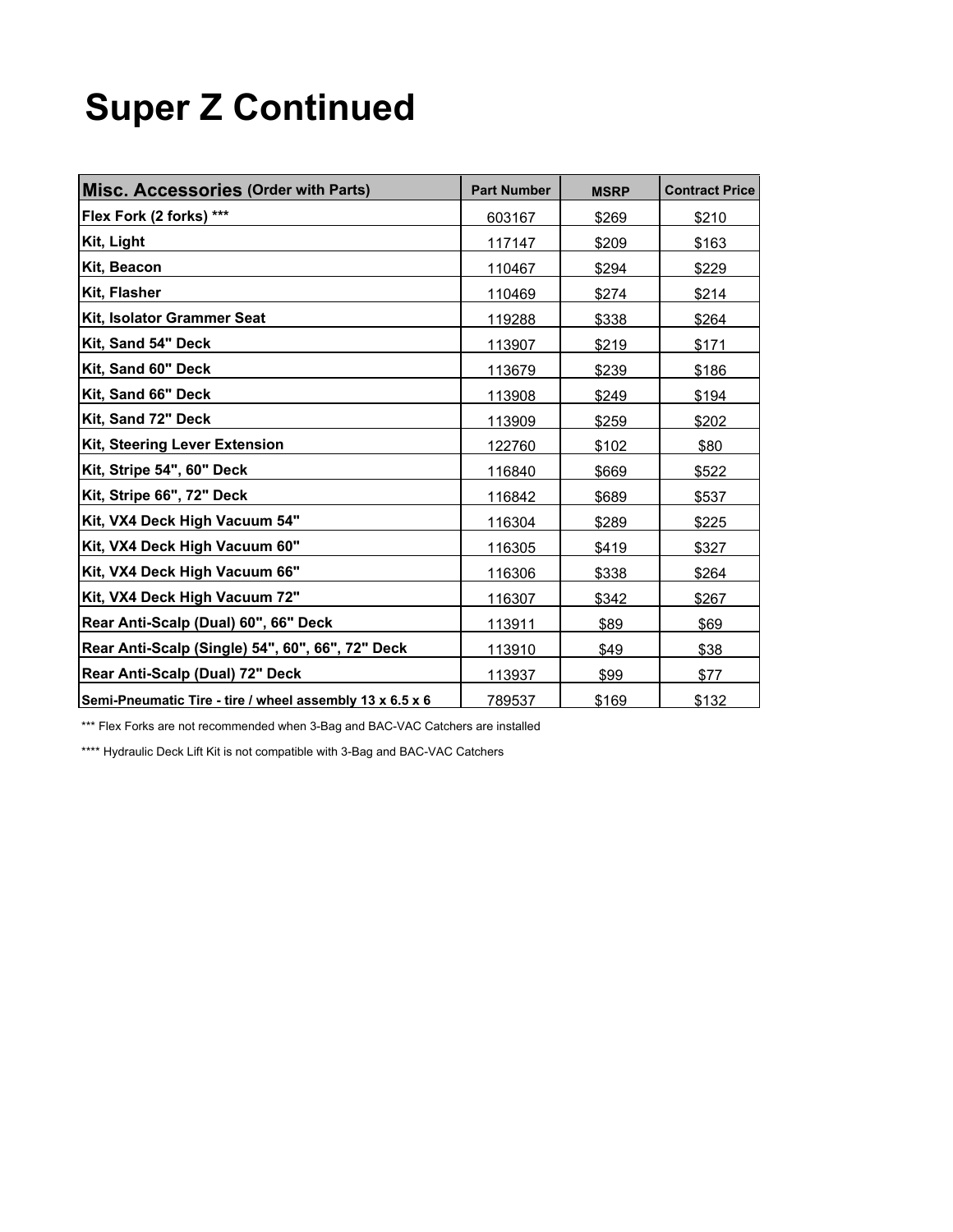

## **HyperDrive**

| <b>Description</b>                                             | <b>Part Number</b> | <b>MSRP</b> | <b>Contract Price</b> | SHPG. WT.<br><b>W/CRATE</b> |
|----------------------------------------------------------------|--------------------|-------------|-----------------------|-----------------------------|
| <b>Model</b>                                                   |                    |             |                       |                             |
| Vanguard Big Block (36hp) 60" Grammer Susp Seat w/lsolator     | 936997             | \$15.410    | \$11.249              | 1760                        |
| Vanguard Big Block EFI (37hp) 60" Grammer Susp Seat w/lsolator | 937003             | \$16,209    | \$11.833              | 1825                        |
| Vanguard Big Block EFI (37hp) 60" RD Gram Susp Seat w/lsolator | 937011             | \$16,837    | \$12.291              | 1835                        |
| Vanguard Big Block EFI (37hp) 66" Grammer Susp Seat w/lsolator | 937029             | \$16.437    | \$11.999              | 1880                        |
| Vanguard Big Block (36hp) 72" Grammer Susp Seat w/lsolator     | 937045             | \$15.752    | \$11.499              | 1925                        |
| Vanguard Big Block EFI (37hp) 72" Grammer Susp Seat w/lsolator | 937037             | \$16.551    | \$12.082              | 1925                        |
| Vanguard Big Block EFI (37hp) 72" RD Gram Susp Seat w/lsolator | 937052             | \$17.179    | \$12.541              | 1850                        |

| <b>Catchers</b>                                    | <b>Part Number</b> | <b>MSRP</b> | <b>Contract Price</b> |
|----------------------------------------------------|--------------------|-------------|-----------------------|
| **Catcher, Bac-Vac (fits models Feb. 2013 & newer) | 935460             | \$3,199     | \$2,495               |
| **Must order (1) adapter kit below to complete     |                    |             |                       |
| **Catcher, 3-Bag (fits models Feb. 2013 & newer)   | 935478             | \$2,899     | \$2,261               |
| **Must order (1) adapter kit below to complete     |                    |             |                       |
| <b>Catcher Adapter Kits (Order with Parts)</b>     | <b>Part Number</b> | <b>MSRP</b> | <b>Contract Price</b> |
| Kit, Catcher Adapter 60"                           | 113903             | \$559       | \$436                 |
| Kit, Catcher Adapter 66"                           | 113904             | \$589       | \$459                 |
| Kit, Catcher Adapter 72"                           | 113905             | \$609       | \$475                 |
| <b>Mulch Kits (Order with Parts)</b>               | <b>Part Number</b> | <b>MSRP</b> | <b>Contract Price</b> |
| Kit, Mulch 60" (includes wavy mulch blades)        | 113722             | \$325       | \$254                 |
| Kit, Mulch 60" RD (includes wavy mulch blades)     | 122555             | \$499       | \$389                 |
| Kit, Mulch 66" (includes wavy mulch blades)        | 113723             | \$329       | \$257                 |
| Kit, Mulch 72" (includes wavy mulch blades)        | 113724             | \$339       | \$264                 |
| Kit, Mulch 72" RD (includes wavy mulch blades)     | 122651             | \$569       | \$444                 |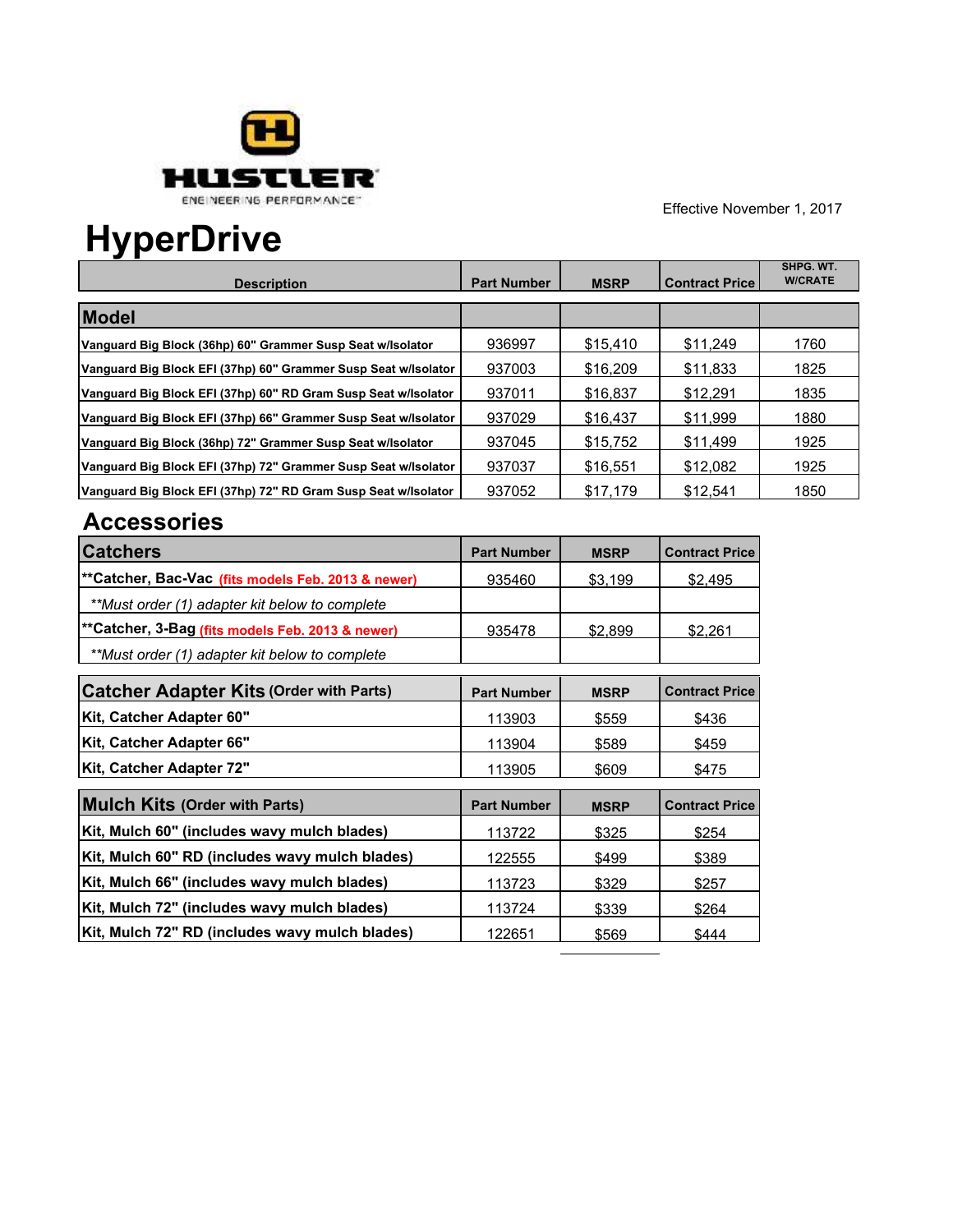| Misc. Accessories (Order with Parts)                     | <b>Part Number</b> | <b>MSRP</b> | <b>Contract Price</b> |
|----------------------------------------------------------|--------------------|-------------|-----------------------|
| Flex Fork (2 forks) ***                                  | 603167             | \$269       | \$210                 |
| Kit, Light                                               | 117147             | \$209       | \$163                 |
| Kit, Beacon                                              | 110467             | \$294       | \$229                 |
| Kit, Flasher                                             | 110469             | \$274       | \$214                 |
| Kit, Sand 60" Deck                                       | 113679             | \$239       | \$186                 |
| Kit, Sand 66" Deck                                       | 113908             | \$249       | \$194                 |
| Kit, Sand 72" Deck                                       | 113909             | \$259       | \$202                 |
| <b>Kit, Steering Lever Extension</b>                     | 122760             | \$102       | \$80                  |
| Kit, Stripe 60" Deck                                     | 116840             | \$669       | \$522                 |
| Kit, Stripe 66" , 72" Deck                               | 116842             | \$689       | \$537                 |
| Kit, VX4 Deck High Vacuum 60"                            | 116305             | \$419       | \$327                 |
| Kit, VX4 Deck High Vacuum 66"                            | 116306             | \$338       | \$264                 |
| Kit, VX4 Deck High Vacuum 72"                            | 116307             | \$342       | \$267                 |
| Rear Anti-Scalp (Dual) 60", 66" Deck                     | 113911             | \$89        | \$69                  |
| <b>Rear Anti-Scalp (Single)</b>                          | 113910             | \$49        | \$38                  |
| Rear Anti-Scalp (Dual) 72" Deck                          | 113937             | \$99        | \$77                  |
| Semi-Pneumatic Tire - tire / wheel assembly 13 x 6.5 x 6 | 789537             | \$169       | \$132                 |

\*\*\* Flex Forks are not recommended when 3-Bag and BAC-VAC Catchers are installed.

\*\*\*\* Hydraulic Deck Lift Kit is not compatible with 3-Bag and BAC-VAC Catchers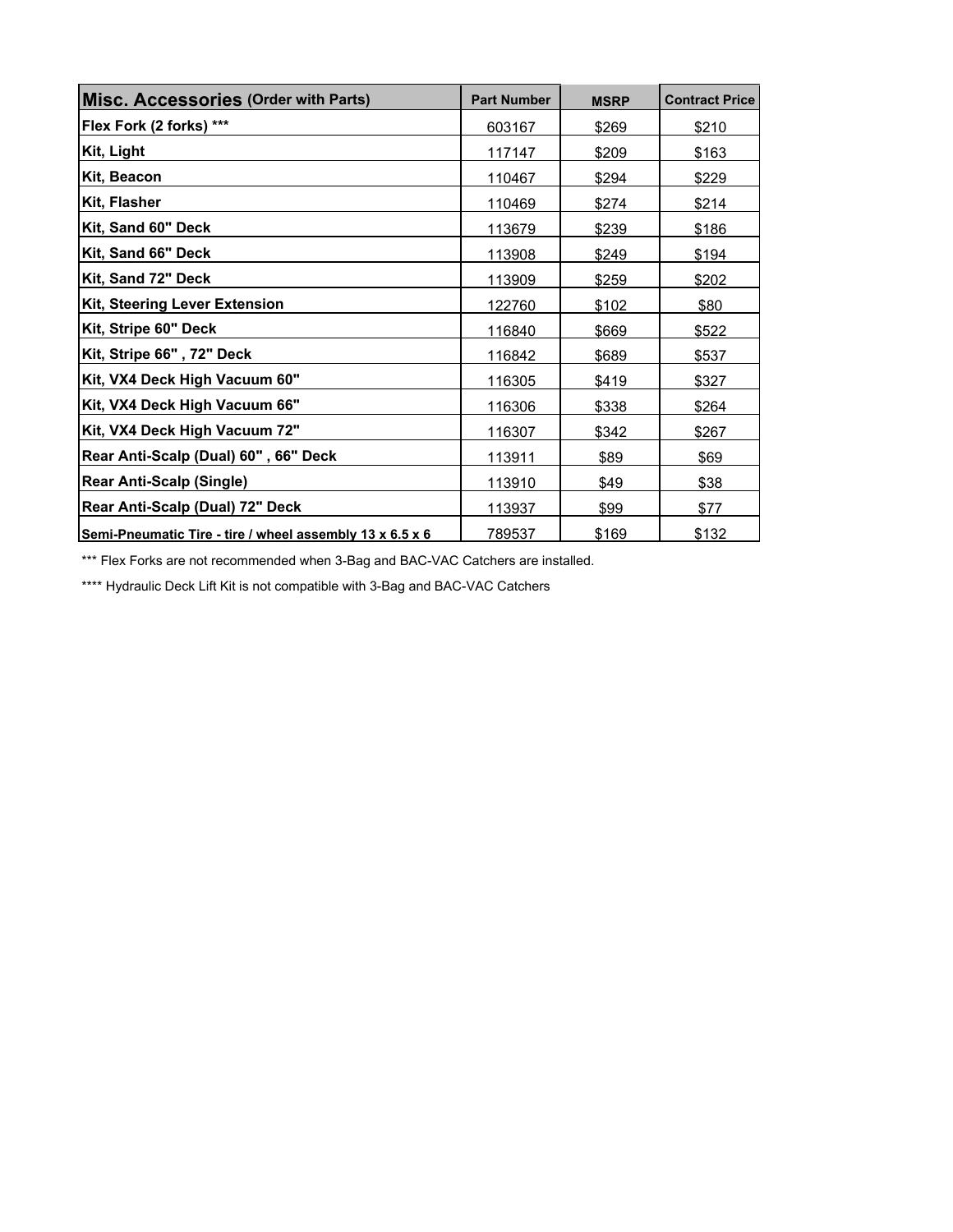

## **Hustler Z Diesel**

| <b>Description</b>                             | <b>Part Number</b> | <b>MSRP</b> | <b>Contract Price</b> | SHPG. WT.<br><b>W/CRATE</b> |
|------------------------------------------------|--------------------|-------------|-----------------------|-----------------------------|
| <b>Model</b>                                   |                    |             |                       |                             |
| Shibaura (25hp) 60" Grammer Suspension Seat    | 938233US           | \$17.807    | \$12.999              | 1855                        |
| Shibaura (25hp) 60" RD Grammer Suspension Seat | 938241US           | \$18,435    | \$13.458              | 1870                        |
| Shibaura (25hp) 72" Grammer Suspension Seat    | 938258US           | \$18,150    | \$13,250              | 1980                        |
| Shibaura (25hp) 72" RD Grammer Suspension Seat | 938266US           | \$18,720    | \$13.666              | 2150                        |

| <b>Mulch Kits (Order with Parts)</b>          | <b>Part Number</b> | <b>MSRP</b> | <b>Contract Price</b> |
|-----------------------------------------------|--------------------|-------------|-----------------------|
| Kit, Mulch 60" (includes wavy mulch blade)    | 113722             | \$325       | \$254                 |
| Kit, Mulch 60" RD (includes wavy mulch blade) | 122555             | \$499       | \$389                 |
| Kit, Mulch 72" (includes wavy mulch blade)    | 113724             | \$339       | \$264                 |
| Kit, Mulch 72" RD (includes wavy mulch blade) | 122651             | \$569       | \$444                 |
| <b>Misc. Accessories (Order with Parts)</b>   | <b>Part Number</b> | <b>MSRP</b> | <b>Contract Price</b> |
| Flex Fork (2 forks)                           | 603167             | \$269       | \$210                 |
| Kit, Beacon                                   | 110467             | \$294       | \$229                 |
| Kit, Flasher                                  | 110469             | \$274       | \$214                 |
| Kit, Hitch                                    | 109920             | \$65        | \$51                  |
| Kit, Light                                    | 110153             | \$209       | \$163                 |
| Kit, Sand 60" Deck                            | 113679             | \$239       | \$186                 |
| Kit, Sand 72" Deck                            | 113909             | \$259       | \$202                 |
| <b>Kit, Steering Extension</b>                | 122760             | \$102       | \$80                  |
| Kit, Stripe 60", 72" Deck                     | 116842             | \$669       | \$522                 |
| Kit, VX4 Deck High Vacuum 60"                 | 116305             | \$419       | \$327                 |
| Kit, VX4 Deck High Vacuum 72"                 | 116307             | \$342       | \$267                 |
| Rear Anti-Scalp (Single) 60", 72" Deck        | 113910             | \$49        | \$38                  |
| Rear Anti-Scalp (Dual) 60" Deck               | 113911             | \$89        | \$69                  |
| Rear Anti-Scalp (Dual) 72" Deck               | 113937             | \$99        | \$77                  |
| Tire/Wheel Assy 13 x 6.5-6 Semi-Pneumatic     | 789537             | \$169       | \$132                 |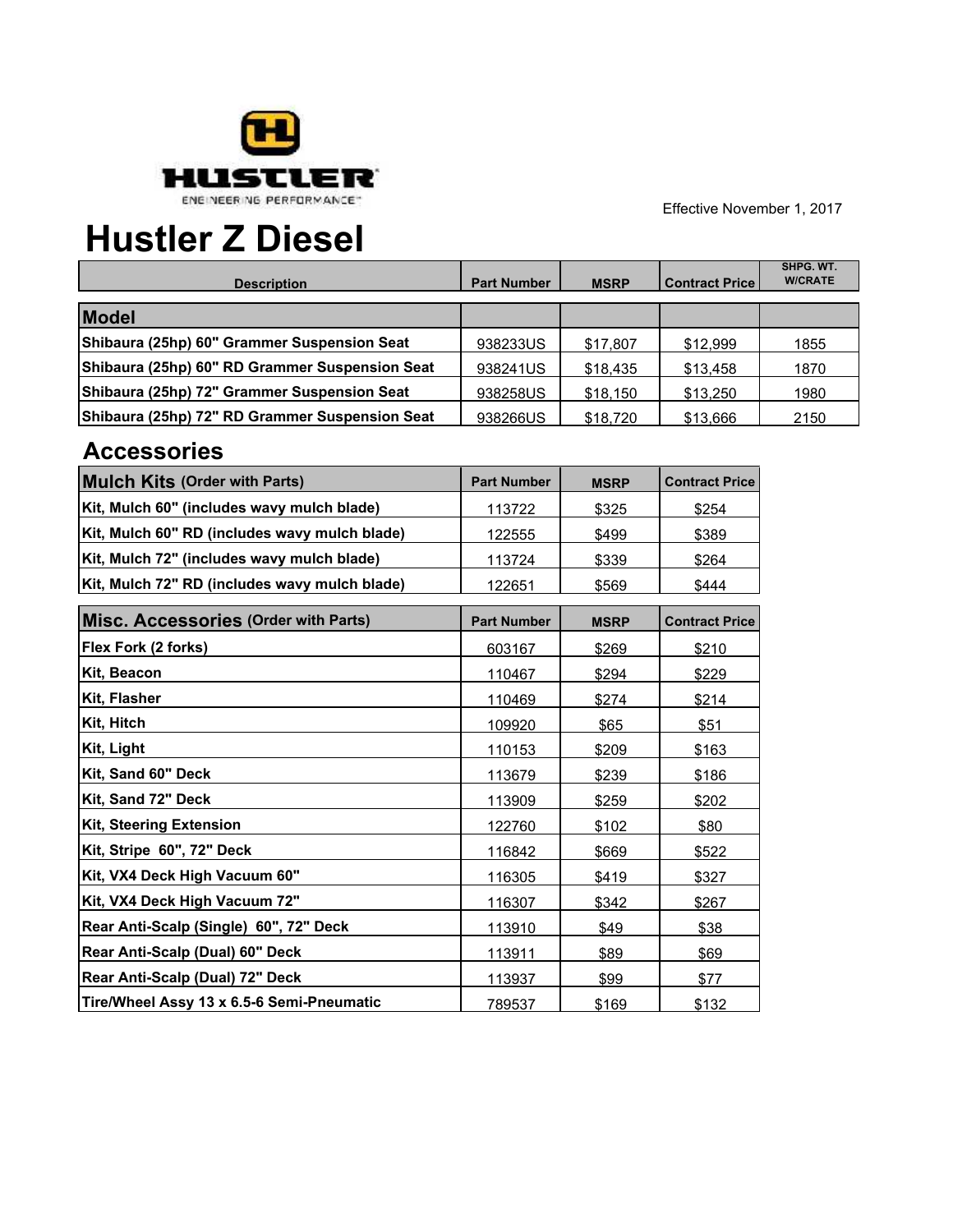

┑

┰

# **Hustler Super S**

| <b>Description</b>                       | <b>Part Number</b> | <b>MSRP</b> | <b>Contract Price</b> | SHPG, WT.<br><b>W/CRATE</b> |
|------------------------------------------|--------------------|-------------|-----------------------|-----------------------------|
| Model                                    |                    |             |                       |                             |
| Kawasaki FS541 (15hp) 36"                | 937128             | \$8,561     | \$6,250               | 1160                        |
| Kawasaki FX691 (22hp) 48"                | 937136             | \$9,474     | \$6,916               | 1305                        |
| Kawasaki FX691 (22hp) 52"                | 937144             | \$9,702     | \$7,082               | 1320                        |
| Kawasaki FX730 (23.5hp) 60"              | 937151             | \$10,273    | \$7,499               | 1375                        |
| Kohler Command Pro EFI (23hp) ECV730 52" | 937169             | \$10,501    | \$7,666               | 1315                        |
| Kohler Command Pro EFI (25hp) ECV740 60" | 937177             | \$11.072    | \$8,083               | 1380                        |

| <b>Catcher</b>                       | <b>Part Number</b> | <b>MSRP</b> | <b>Contract Price</b> |
|--------------------------------------|--------------------|-------------|-----------------------|
| Side Grass Catcher 4.4 cu.ft.        | 606045             | \$249       | \$194                 |
| <b>Mulch Kits (Order with Parts)</b> | <b>Part Number</b> | <b>MSRP</b> | <b>Contract Price</b> |
| Kit, Mulch 36" (blades included)     | 122547             | \$309       | \$241                 |
| Kit, Mulch 48" (blades included)     | 123104             | \$319       | \$249                 |
| Kit, Mulch 52" (blades included)     | 123105             | \$319       | \$249                 |
| Kit, Mulch 60" (blades included)     | 123106             | \$325       | \$254                 |

| Misc. Accessories (Order with Parts) | <b>Part Number</b> | <b>MSRP</b> | <b>Contract Price</b> |
|--------------------------------------|--------------------|-------------|-----------------------|
| Kit, Stripe 36"                      | 122705             | \$199       | \$155                 |
| Kit, Stripe 48"/ 52"/ 60"            | 122704             | \$199       | \$155                 |
| Kit, Light 36"                       | 122748             | \$209       | \$163                 |
| Kit, Light 48"/ 52"/ 60"             | 122750             | \$209       | \$163                 |
| Kit, Cup Holder                      | 122821             | \$59        | \$46                  |
| <b>Kit, Trash Receptacle</b>         | 122777             | \$79        | \$62                  |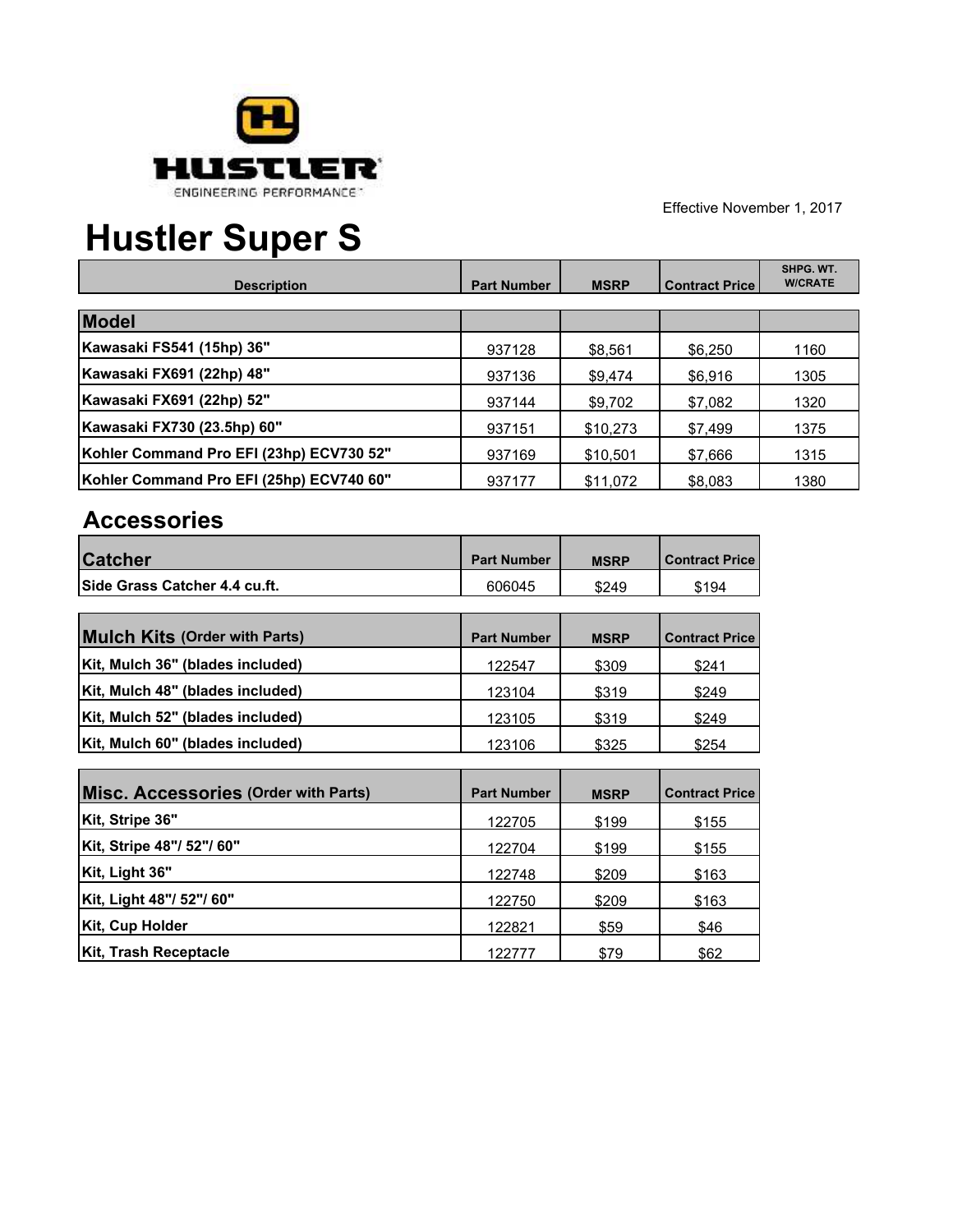

## **TrimStar**

| <b>Description</b>             | <b>Part Number</b> | <b>MSRP</b> | Contract Price | SHPG. WT.<br><b>W/CRATE</b> |
|--------------------------------|--------------------|-------------|----------------|-----------------------------|
| <b>Model</b>                   |                    |             |                |                             |
| Kawasaki FS481 (14.5hp) 36"    | 930388             | \$5,449     | \$3,978        | 685                         |
| Kawasaki FS541 (15hp) 48"      | 930396             | \$5,949     | \$4.343        | 775                         |
| Kawasaki FS600 (18.5hp) 54"    | 930404             | \$6,449     | \$4,708        | 790                         |
| Kawasaki FS691 (23hp) 54" E.S. | 930412             | \$7.449     | \$5,438        | 850                         |

| <b>Catchers</b>                                         | <b>Part Number</b> | <b>MSRP</b> | <b>Contract Price</b> |
|---------------------------------------------------------|--------------------|-------------|-----------------------|
| l**Kit, Deck Mounted Catcher                            | 929299             | \$529       | \$413                 |
| **Must order (1) adapter kit below to complete 929299   |                    |             |                       |
| <b>Catcher Adapter Kits (Order with Parts)</b>          | <b>Part Number</b> | <b>MSRP</b> | <b>Contract Price</b> |
| Kit, Adapter 36"                                        | 111478             | \$99        | \$77                  |
| Kit, Adapter 48" / 54"                                  | 111479             | \$79        | \$62                  |
| <b>Mulch Kits (Order with Parts)</b>                    | <b>Part Number</b> | <b>MSRP</b> | <b>Contract Price</b> |
| Kit, 36", TrimStar Hydro Mulch (blades included)        | 122890             | \$209       | \$163                 |
| Kit, 48", TrimStar Hydro Mulch (blades included)        | 122909             | \$209       | \$163                 |
| Kit, 54", TrimStar Hydro Mulch <i>(blades included)</i> | 122922             | \$209       | \$163                 |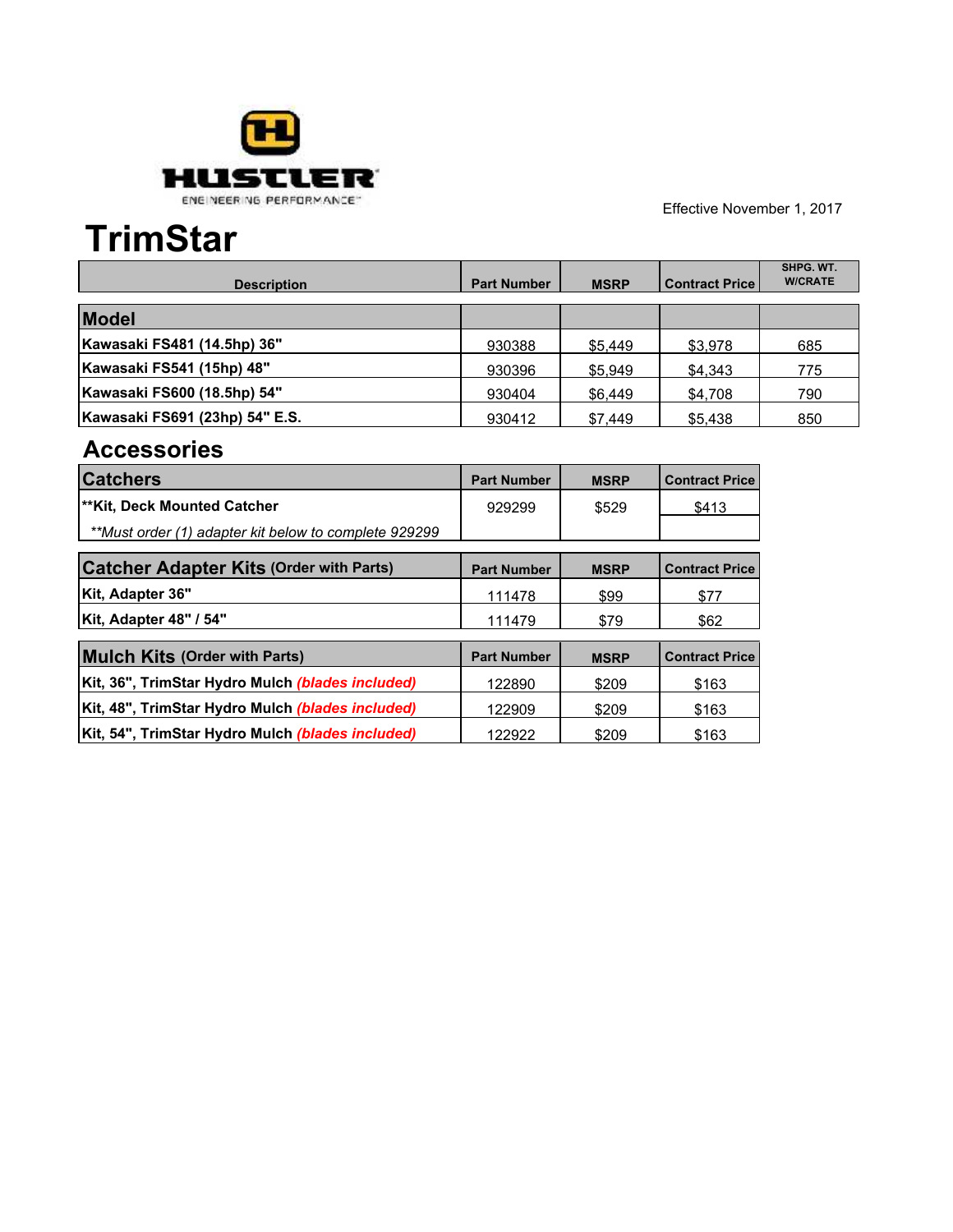

## **Super 104**

| <b>Description</b>                                      | <b>Part Number</b> | <b>MSRP</b> | l Contract Price l | <b>SHPG. WT. W/O</b><br><b>CRATE</b> |
|---------------------------------------------------------|--------------------|-------------|--------------------|--------------------------------------|
| <b>Model</b>                                            |                    |             |                    |                                      |
| Vanguard Big Block (36hp) 104" RD Grammer Susp Seat     | 937201             | \$30.023    | \$22.517           | 2500                                 |
| Vanguard Big Block EFI (37hp) 104" RD Grammer Susp Seat | 937219             | \$30.822    | \$23.117           | 2530                                 |

| <b>Mulch Kits (Order with Parts)</b>        | <b>Part Number</b> | <b>MSRP</b> | <b>Contract Price</b> |
|---------------------------------------------|--------------------|-------------|-----------------------|
| Kit, Mulch 104 (includes wavy mulch blades) | 117257             | \$225       | \$176                 |
| Misc. Accessories (Order with Parts)        | <b>Part Number</b> | <b>MSRP</b> | <b>Contract Price</b> |
| Kit, Premium Anti-Scalp                     | 117692             | \$599       | \$467                 |
| Kit, Beacon                                 | 110467             | \$294       | \$229                 |
| Kit, Flasher                                | 110469             | \$274       | \$214                 |
| <b>Kit, Steering Extension</b>              | 122275             | \$199       | \$155                 |
| Kit, Light                                  | 110153             | \$209       | \$163                 |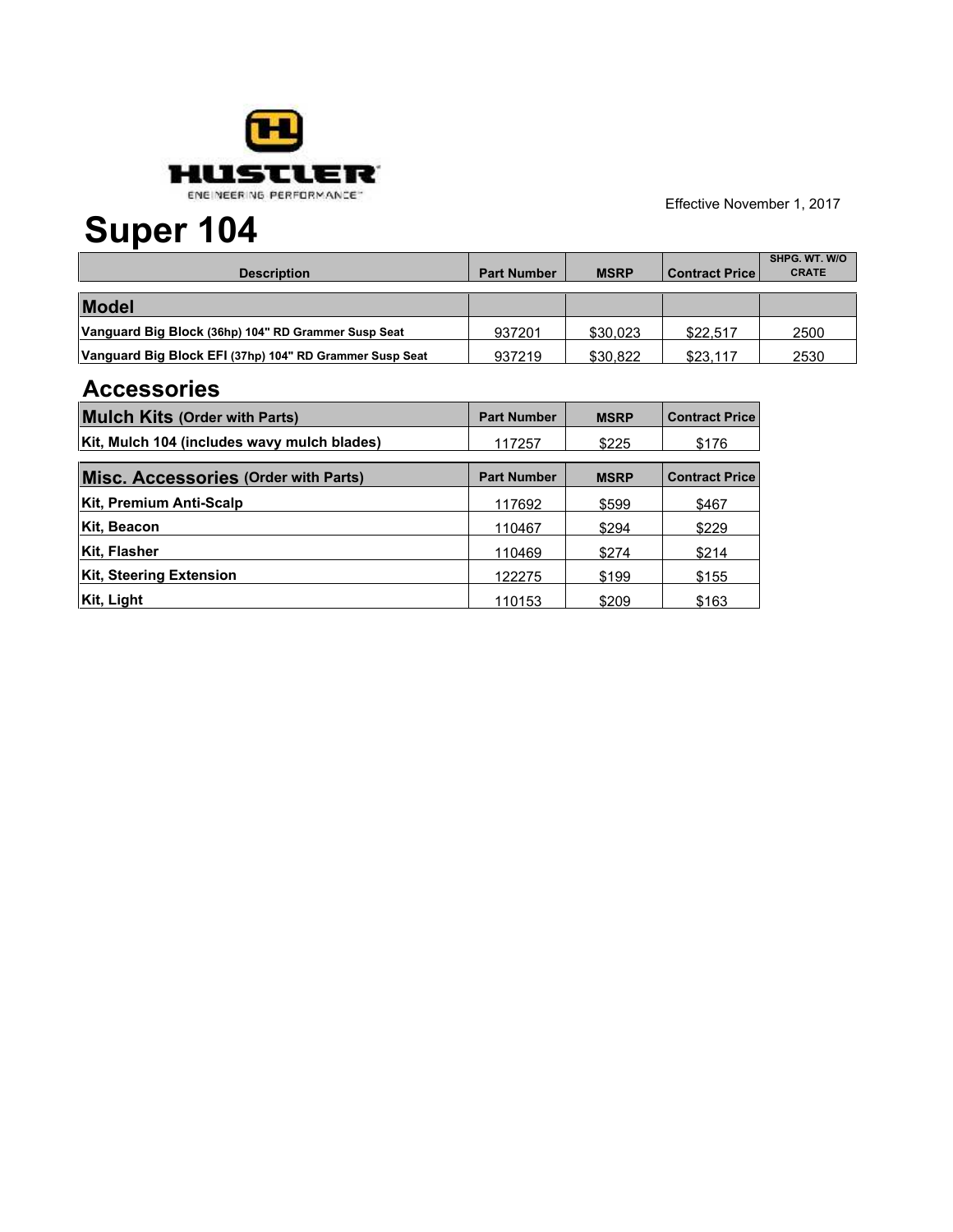

# **MDV-Utility Vehicle**

|                                         | Part          |             | <b>Contract</b> |                     |
|-----------------------------------------|---------------|-------------|-----------------|---------------------|
| <b>Description</b>                      | <b>Number</b> | <b>MSRP</b> | price           | <b>Freight cost</b> |
| <b>IMDV Kohler KDW1003 Standard Bed</b> | 934000        | \$15,999    | \$14,079.12     | \$500 each          |
| MDV Kohler KDW1003 Level Lift Bed       | 934018        | \$20,999    | \$18,479.12     | \$500 each          |

|                                                   | Part          |             | <b>Contract</b> |                     |
|---------------------------------------------------|---------------|-------------|-----------------|---------------------|
| <b>Accessories</b>                                | <b>Number</b> | <b>MSRP</b> | price ^^        | <b>Availability</b> |
| <b>Roof, Heavy Duty ABS</b>                       | 201715        | \$499       | \$499.00        | April               |
| Door, Driver Left Side full length glass w/Slider | 201719        | \$1,499     | \$1,499.00      | April               |
| Door, Passenger Right Side full length glass      | 201718        | \$999       | \$999.00        | April               |
| Windshield w/Tilt-Out Glass Kit                   | 201716        | \$799       | \$799.00        | April               |
| <b>Rear Glass w/Slider Kit</b>                    | 201717        | \$799       | \$799.00        | April               |
| <b>Cab Insulation Kit</b>                         | 201726        | \$299       | \$299.00        | June                |
| Seat Belt Suspension Kit (per each belt)          | 201863        | \$29        | \$29.00         | April               |
| <b>Heater/Defrost Kit</b>                         | 201647        | \$749       | \$749.00        | June                |
| Side Mirror Kit (2 per kit)                       | 201724        | \$179       | \$179.00        | April               |
| <b>Rear View Mirror Kit</b>                       | 201725        | \$99        | \$99.00         | April               |
| Powered Dump Bed Kit ***                          | 201780        | \$999       | \$999.00        | May                 |
| <b>Brush Guard *</b>                              | 201694        | \$599       | \$599.00        | April               |
| Front Winch Kit *                                 | 201870        | \$549       | \$549.00        | May                 |
| <b>Hitch/Winch Front Mount Kit</b>                | 201691        | \$249       | \$249.00        | April               |
| <b>Rear Receiver Kit ***</b>                      | 201702        | \$199       | \$199.00        | April               |
| <b>Rear Hitch Kit</b>                             | 201705        | \$199       | \$199.00        | April               |
| Steel 5' Snow Blade Kit, Adjustable Angle **      | 937425        | \$3,799     | \$3,799.00      | July                |
| <b>Skid Protection Kit</b>                        | 201866        | <b>TBD</b>  | #VALUE!         | July                |
| <b>A-Arm Guard Kit</b>                            | 201763        | \$99        | \$99.00         | April               |
| Wiper Kit ****                                    | 201720        | \$249       | \$249.00        | May                 |
| Windshield Washer Kit ****                        | 201721        | \$179       | \$179.00        | May                 |
| Work Light LED Kit (3 lights) ****                | 201723        | \$349       | \$349.00        | May                 |
| <b>Tail/Brake Light Kit</b>                       | 201865        | \$249       | \$249.00        | May                 |